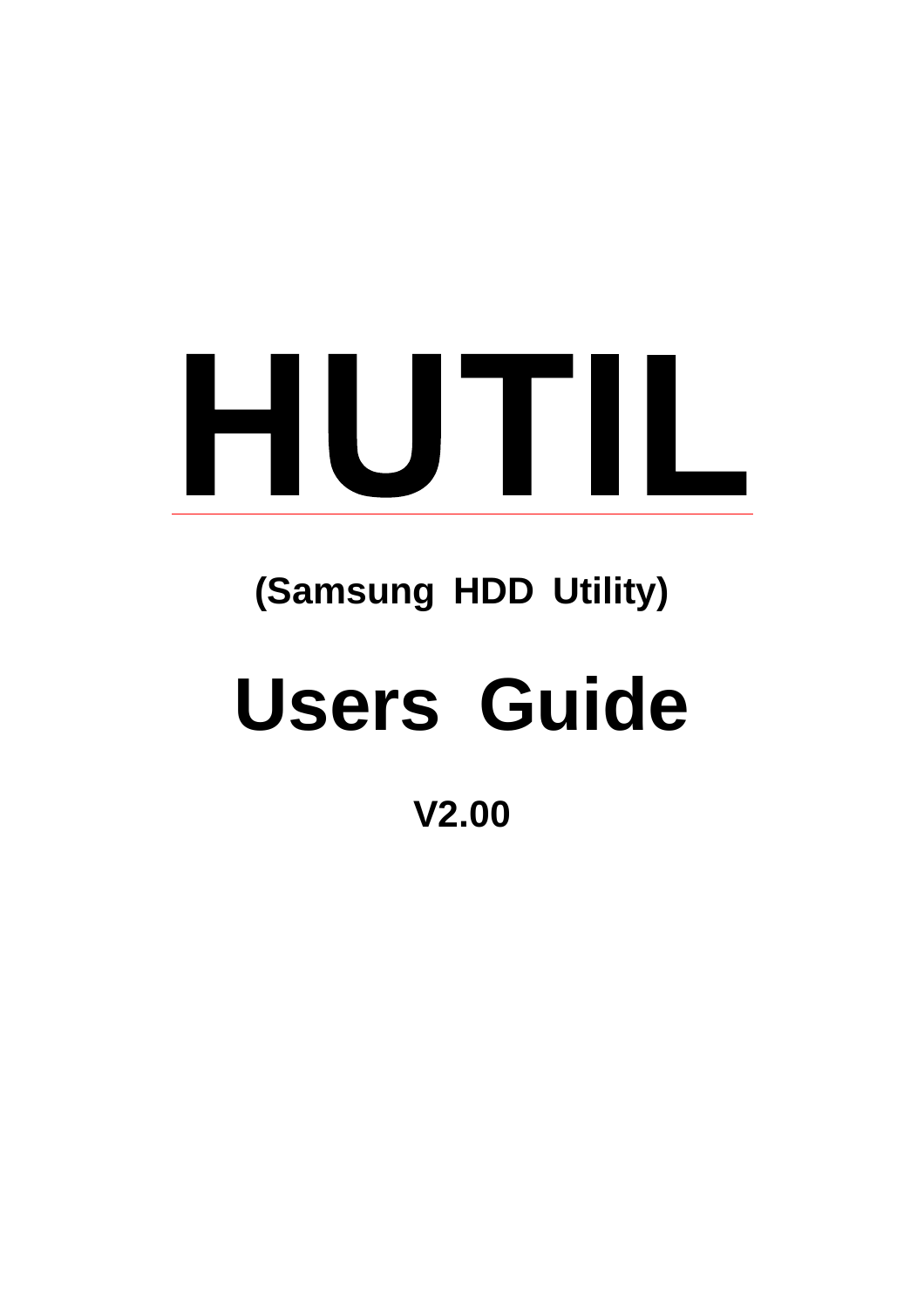#### 1. Manufacture purpose

(1)In existing 16 bit HUTIL relationship occasions, from UDMA support and FLEXIBILITY insufficiency by SCRIPT support absence, and limit of memory use, problem knew possibility to occur hereafter.

(2)Environment offer that can test drive using general history face and feature and OEM, program that is equal at service center.

(3)Various programs informing for drive integral management.

- A. Factory Defect List & Map (Slip List)
- A. Factory Defect List & Map (Slip List)
- B. Grown Defect List & Map (Reassign List)
- B. Grown Defect List & Map (Reassign List)
- C. S.M.A.R.T. Information
- C. S.M.A.R.T. Information

(4)Tool to change drive establishment offer.

- A .Max UDMA establishment alteration.
- B.Automatic Acoustic Management establishment alteration.
- C .Max LBA capacity establishment.
- D .Low Level Format function offer.
- E .LBA 48 bits/28 bit selection function offers.

#### 3. Defect List

(1)Defect List's kind

Branch to Defect List of kind at ocean List and Map offer.

A .NEW DEFECT LIST : Defect that is newfound through test of HUTIL program. B.FACTORY DEFECT LIST : Slip List forming in aboriginal test at process time. C.GROWN DEFECT LIST : Reassign List forming in user environment

(2)Augmentation of supporting Defect number.

A .LEO : uniting Slip List and Reassign List and New Defect List to 3000 support. B.HUTIL : Handle apart Slip List and Reassign List, and New Defect List ten thousand to 5000 support.

(3)Defect attribute

A.Unknown : Strange state whether it is Read Fail or whether it is Soft defect because do not Write Hard defect .

B.Soft defect : Occasion that is Read Fail, Write Pass.

C.Hard defect : Occasion that is Read Fail, Write Fail.

(4)Defect free process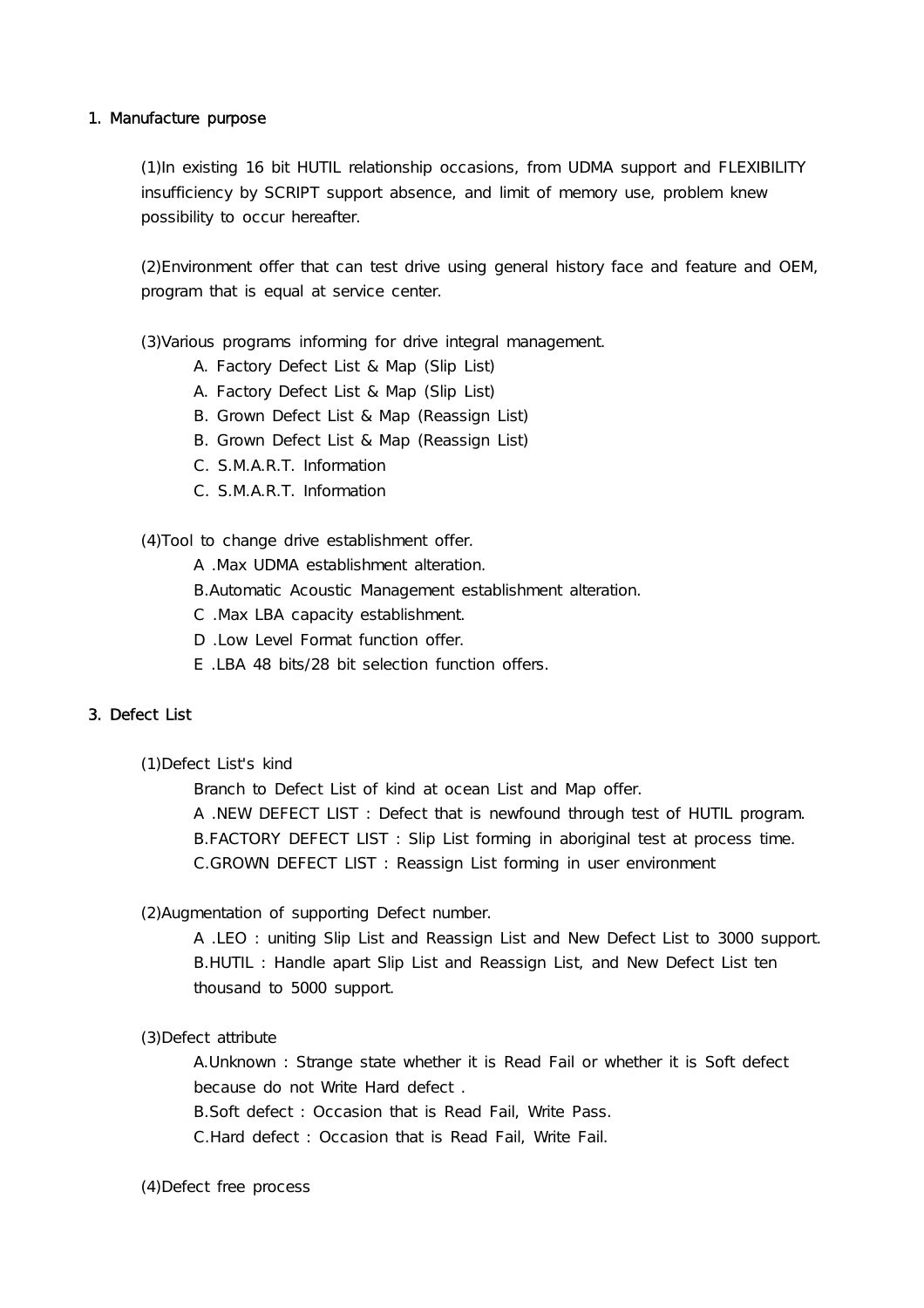A.At first Defect discovery time, Unknown attribute grant.

B.Through Check Defect process Soft or Hard attribute grant.

C.Through Reassign Defect process Hard sex Defect ten thousand Reassign.

D.Through Remove Defect process Defect in New Defect List exclusion.

(5) DEFECT MAP

A.It is seen by picture how Defect is located in actuality Media. B.can observe member that want establishing Zone, Head in detail, and is seen with list on screen right side.

#### 4. Test

(1)Kind of test

In case of select subsequent menu, test discharges.

- A. TEST SHORT TEST
- B. TEST LONG TEST
- C. TEST LONG TEST & DF
- D. TEST READ ALL
- E. TEST READ FROM TO
- F. TEST RAND FROM TO
- G. TEST WRITE ALL
- H. TEST WRITE FROM TO
- I. TEST READ WRITE
- J. TEST DEFECT FREE
- K. TEST BURN IN
- L. TEST DISK CONFIRM
- M. TEST RAM VERIFY
- N. TOOL SELF DIAGNOSTIC

(2)Practice of test

A.if execute test, tests windows appears, and test kind, Model Name of drive, F/W ROM lee vision, cereal number, test start time are displayed after after windows that ask number of times whether will repeat test of several times appears, and inputes as want.

B.if test is ended, test finish time is displayed.

C. Can cancel test pressing ESC key.

#### (2)Log file

(1)Name of log file : HT 000000 .LOGs

A.The name of extension is ".LOG"

B."HT" that first two characters of file name are HUTIL TEST's abbreviation

C.Remainder six characters of file name are end spell state numbers of 6 cereal number.

D. Have a log file name differing in each drive.

E.same drive tests several times, in file that test result is equal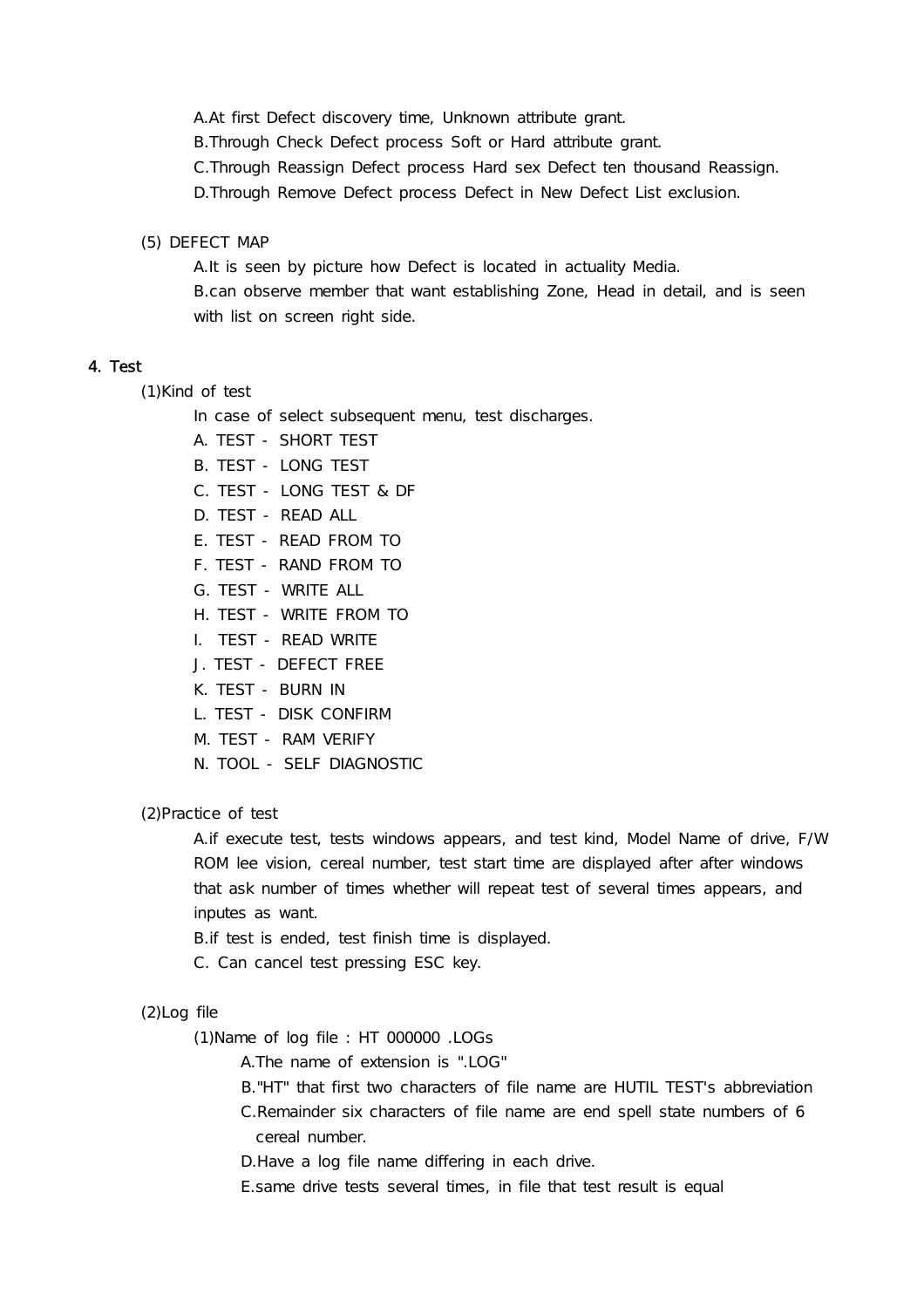Is accumulated and is recorded.

(2)Encryption of log file

A.Is recorded because all contents that appear on test windows encode in log file.

B.because was encrypted, it is impossibility that alter result of test random. C.Therefore, that log file uses to hide truth of whether achieved test actually There is number.

(3)Restoration of encoded log file

That input as following in command line to demobilize encoded log file by text form.

A.All log files of directory restoration

A:\HUTIL /LOG

B.Specific log file restoration

A:\HUTIL /DECODE:HT012345.LOG

This time, log file name \* be, ? Can use same Wilde character coming.

(4)Reconstructed log file

Can have name of extension of ".DEC", and use and read text editor.

#### 5. MENU

#### (1) TEST

A. SHORT TEST

After fundamental several tests, Random Read achievement about 2000 tracks.

B. LONG TEST

After fundamental several tests, I am Read achievement about track.

C. LONG TEST & DF

After fundamental several tests, I am Read achievement about track. And, discovered New Defect Defect Free.

#### D. READ ALL

All track Read achievement.

E. READ FROM TO

Last inputted from inputted first cylinder position to cylinder position Read achievement.

(Among whole channel, peel the smallest cylinder), but so that input is possible limitation

Do so that can establish sphere that input that peel MByte last from beginning MByte In Case of LOGICAL mode.

In case of do last sphere as '- 1', everybody test to each Head relationship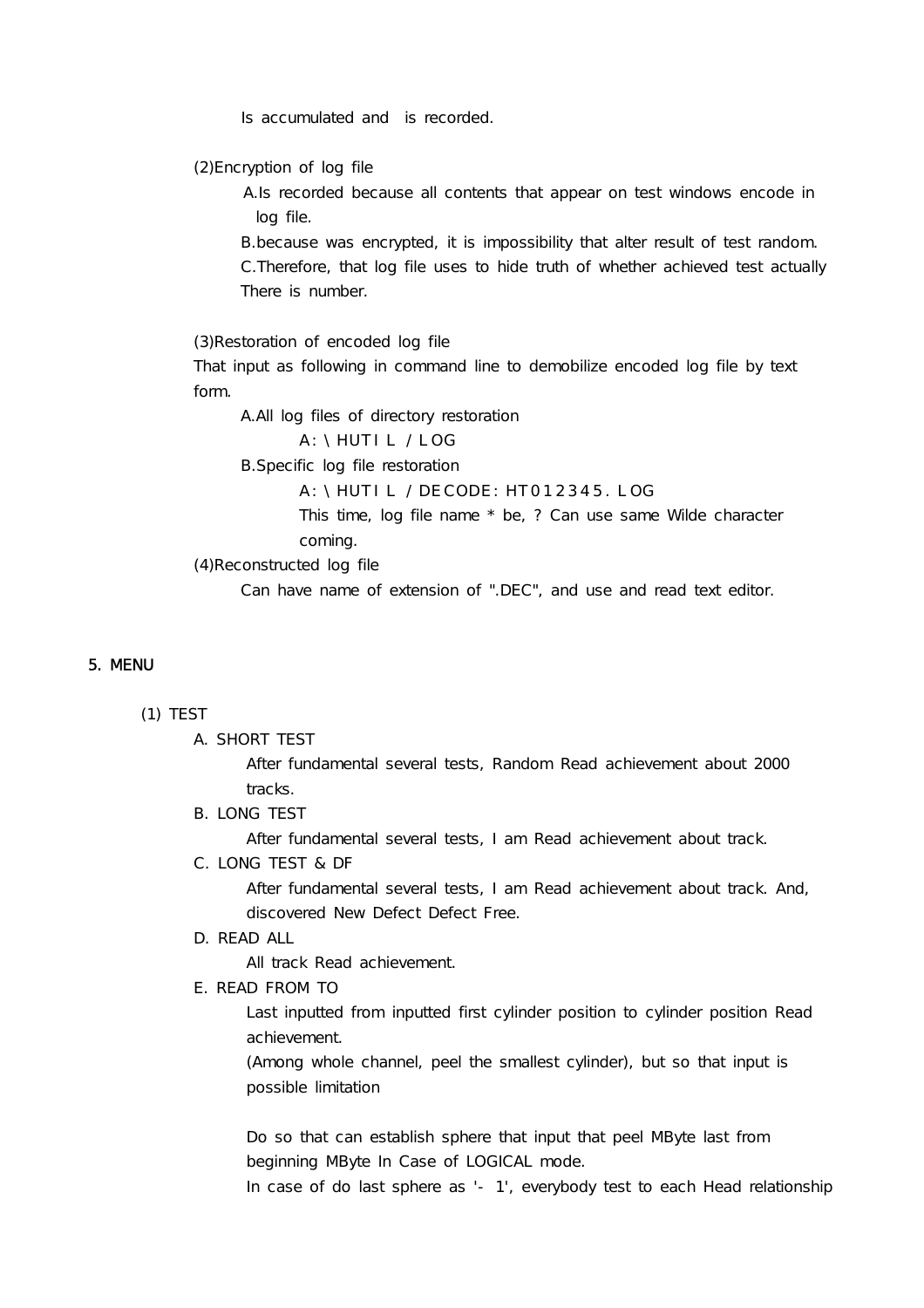last Cylinder.

F. RAND FROM TO

Publish random number as much as number of times inputted within scope of inputted cylinder and head, achieve random read test.

In case of do last sphere as '- 1', everybody test to each Head relationship last Cylinder.

G. WRITE ALL

I am track Write achievement.

H. WRITE FROM TO

Last inputted from inputted first cylinder position to cylinder position Write achievement.

(Among hole channel the smallest cylinder dwindle, but so that input is possible limitation)

In case of do last sphere as '- 1', everybody test to each Head relationship last Cylinder.

#### I. DEFECT FREE

Read, New Defect discovered from Write test Defect Free. Process of Check Defect, Reassign Defect, Remove Defect automatically achievement.

#### K. ERASE & SCAN

Scan By 00 patterns whole area write after do Write by Read Surface scan whole area scan.

L. OD SCRATCH TEST

Examination who do concentrically to  $0 \sim 3000$  cylinder that is spread to OS A state

M. AV SCAN TEST

Time that take reading by 256 Sectors by 10 ms units examination

N. DISK CONFIRM

Judge existence and nonexistence more than drive and when there is singularity, achieve LOW LEVEL FORMAT, and function that parts that singularity is executing Read Scan again achieves Auto Reassign and defect does free.

O. RAM VERIFY

If gouge RAM of drive and do not agree with a Write Data filling data of 8 mega quantity to RAM by function that judge whether problem is, gouge RAM and function judging by thing which problem is. Because two functions lose Drive relationship Data, in use attention desire.

#### (2) INFORMATION

A. NEW DEFECT LIST

Show Read, New Defect discovered from Write test by list.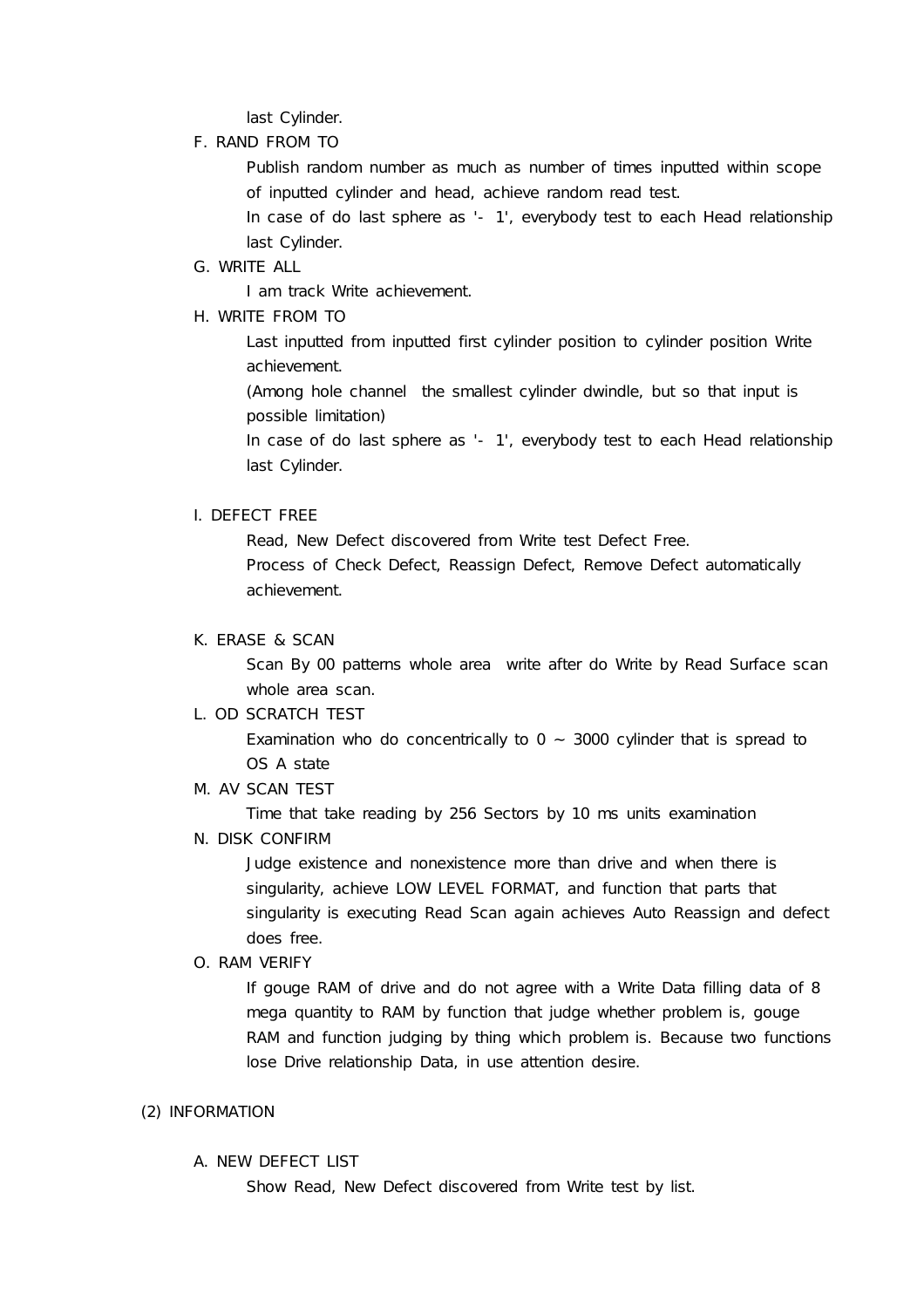[F2]Check a defect : Defect of where cursor is located Check Defect [F3] Check all defects : All Defects of list Check Defect [F4]Free a defect : Defect of where cursor is located Reassign Defect [F5]Free all defects : All Defects of list Reassign Defect [F6]Remove a defect : Defect of where cursor is located Remove Defect [F7] Remove all defects : All Defects of list Remove Defect [F8]Defect Free : About all Defects of list process of Defect, Reassign Defect, Remove Defect automatically achievement. [F9]Save list : List to text file save [UP/DOWN/PAGE UP/PAGE DOWN/HOME/END]Cursor positioning alteration

B. FACTORY DEFECT LIST

Slip List is seen. [F9]Save list : List to text file save [UP/DOWN/PAGE UP/PAGE DOWN/HOME/END]Cursor positioning alteration

#### C. GROWN DEFECT LIST

Reassign List is seen. [F9]Save list : List to text file save [UP/DOWN/PAGE UP/PAGE DOWN/HOME/END]being big position alteration

#### D. NEW DEFECT MAP

New Defect is seen by picture. [ESC]End [F1]Conversion between 4 windows mode and 1 windows mode [F3] Servo sector is seen or concealment. [F4]Zone's border is seen or concealment. [F5]Arrow that indicate Defect is seen or concealment. [F7] Help is seen. [F10] Screen to BMP file save. [PGUP]Cursor by move page transfer. [PGDN]Cursor to following page transfer. [UP]Cursor by move Defect transfer. [DOWN]Cursor by next Defect transfer. [LEFT]Cursor by first Defect of present page transfer.

[RIGHT]Cursor by last Defect of present page transfer.

[HOME]Cursor by first Defect of whole list transfer.

[END] Cursor by last Defect of whole list transfer.

E. FACTORY DEFECT MAP

Slip List is seen by picture. Directions is NEW DEFECT MAP and uniformity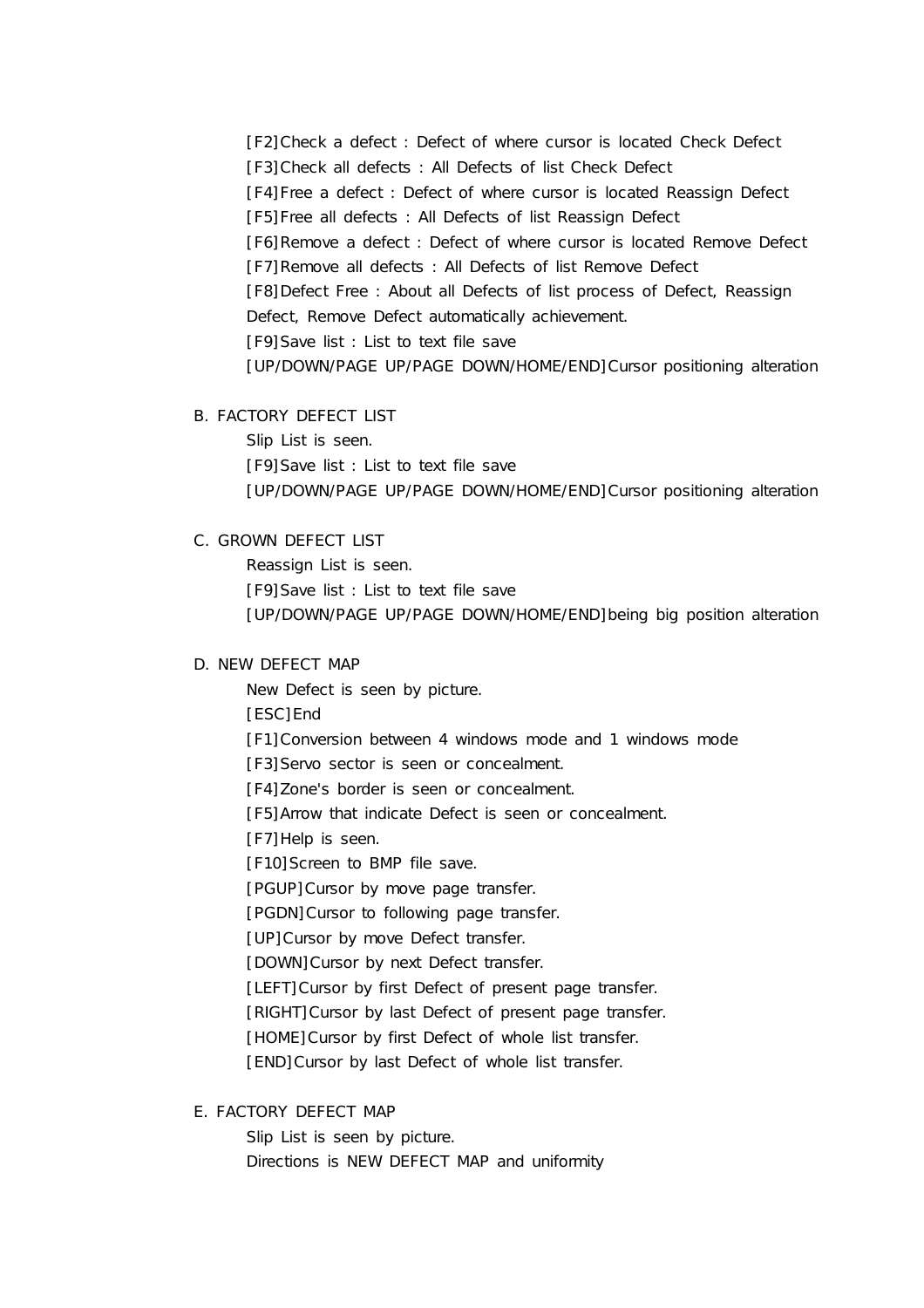#### F. GROWN DEFECT MAP

Reassign List is seen by picture. Directions is NEW DEFECT MAP and uniformity

#### (3) S.M.A.R.T.

A. SMART INFORMATION

Present, S.M.A.R.T.Information is seen.

B. CHECK TEMPERATURE

S.M.A.R.Calculate present temperature of drive from T. information.

C. SMART STATUS

Examinationsince there is thing which pass over marginal value among SMART's present state .

D. ENABLE SMART

Act SMART function.

E. DISABLE SMART

Do not act SMART function

F. INITIALIZE SMART

S.M.A.R.T Initialize

G. BRIEF INFORMATION

Among SMART Information, function that stand alone some

H. SELF TEST LOG

Function that is shown history that problem happened while do SMART TEST Is stored together to log file while ENCODED option consists of OFF.

#### I. SMART SELF TEST

By function that run SMART relationship Self test directly, occasion of Offline mode marks progress circumstance continuously, and Captive mode relationship occasion practice message ten thousand representativeness.

#### (4) TOOL

A. SET MAX ADDRESS

Changing Max LBA of drive capacity alteration.

Software that change Max LBA can prep everybody.

a) PROCESS

By indicating value capacity of drive alteration.

b) TARGET LBA

Capacity of drive by LBA direction.

Basically, value that indicate is original size of drive.

- c) TARGET SIZE
	- Capacity of drive by MB direction.
- d) MODE [NON-VOLATILE, VOLATILE]

In case of restock for removed power, whether changed capacity will be kept, whether will be reconstructed by original capacity without being kept (VOLATILE) direction.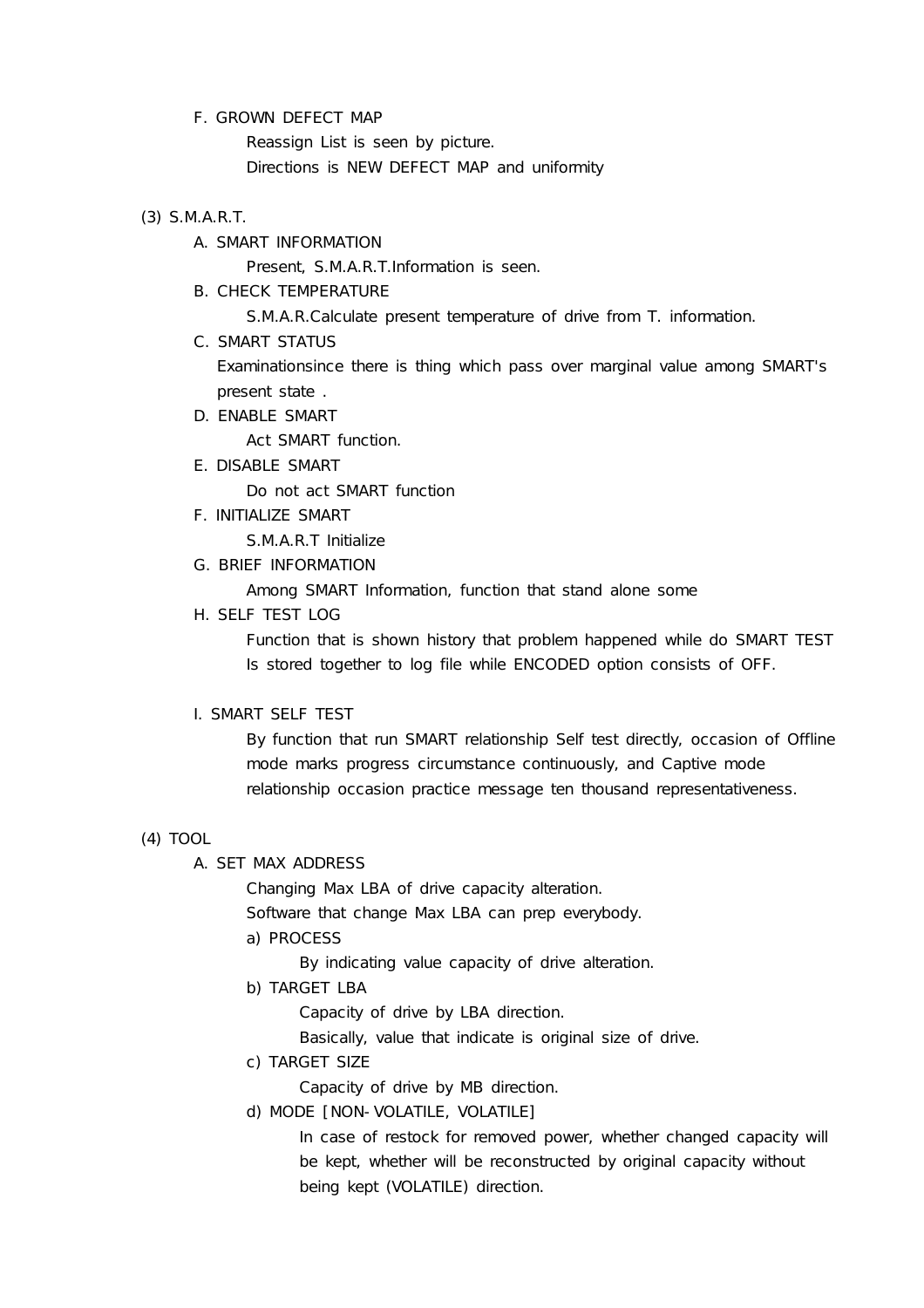e) COMMAND [AUTO, 28BIT, 48BIT]

AUTO : Option that select automatically knowing 28 bits, 48 bit Commands according to 48 bit ons of drive/off relationship state and do so that may use.

28 BITs : Option that establish to use 28 bit SetMax Commands regardless of state of drive.

48 BITs : Option that establish to use 48 bit SetMax Commands regardless of state of drive.

f) RECOVER NATIVE SIZE

Restoration by original capacity of drive.

g) ENABLE 48BIT MODE

Function that change state of drive changed by 28 Bit Setmax in high capacity drive more than 160 G by 48 bit Setmax.

Must turn on while put out power of drive after execute two functions.

h) DISPLAY CURRENT STATUS

Is shown original capacity of drive, capacity that is established present.

In case of use 32 GB CLIP back to limit capacity of drive, SET MAX ADDRESS function does not act normally. HUTIL is shown message that remove 32 GB CLIP in case of present establish capacity of drive is LBA 66055248.

#### B. DCO SET MAX ADDRESS

Because Max LBA of drive uses DCO capacity alteration. Software that change DCO Max LBA can prep everybody.

a) PROCESS

By indicating value capacity of drive alteration.

b) TARGET LBA

Capacity of drive by LBA direction.

Basically, value that indicate is original size of drive.

c) TARGET SIZE

Capacity of drive by MB direction.

d) RECOVER NATIVE SIZE

Restoration by original capacity of drive.

e) DISPLAY CURRENT STATUS

Is shown original capacity of drive, capacity that is established present.

Should do to use certainly one of two because collide with DCO SET MAX increasing SET MAX.

C. ERASE HDD

a) PROCESS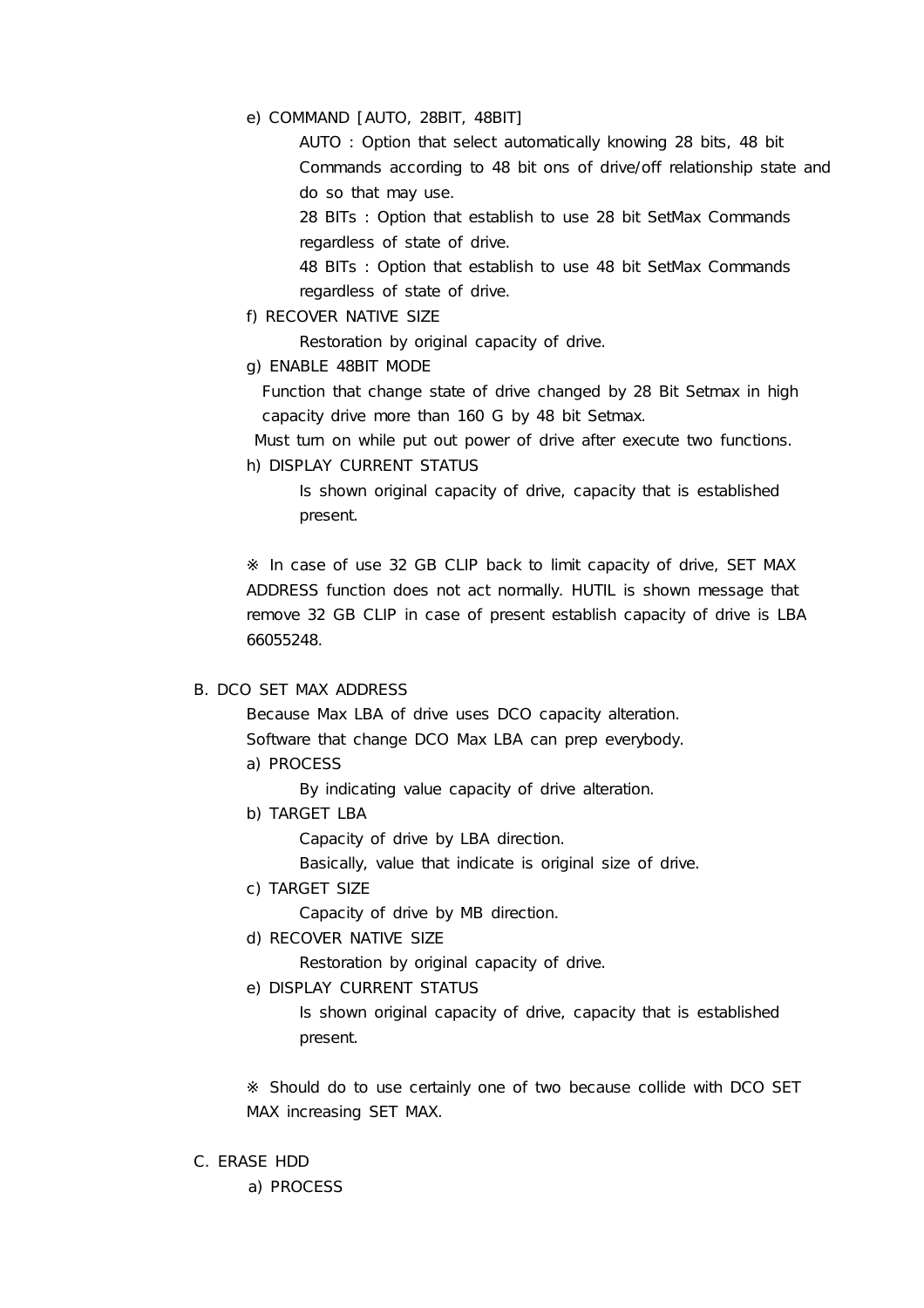As indicating capacity drive clear.

b) TARGET LBA

Capacity that try to remove by LBA direction.

Basically, value that indicate is present size of drive.

c) TARGET SIZE

Capacity that try to remove to MB direction.

d) ERASE MBR

Only M.B.R. (LBA 0) erase.

e) LOW LEVEL FORMAT

Because ERASE function uses WRITE SECTOR command in PIO mode very tassel. Because LOW LEVEL FORMAT uses PHYSICAL WRITE TRACK command that is vender unique command drive four corners at the very fast speed clear.

#### D. SET MAX UDMA MODE

Maximum UDMA mode that drive can act among support mode of drive alteration.

a) PROCESS

Conversion by indicating mode

b) UDMA MODE [UDMA 33, UDMA 66, UDMA 100, UDMA 133]

According to model, mode that support differs.

Wanting mode direction.

In case of attempt diversion by intolerant mode, outputis an error mallet .

c) DISPLAY CURRENT MODE

Mode that is established present is seen.

Can not use this command in case of capacity was changed by SET MAX.

#### E. AUTOMATIC ACOUSTIC MANAGEMENT

Establishment of AAM mode conversion.

a) PROCESS

Conversion by indicating mode

b) AAM MODE [DISABLE, FAST, MIDDLE, QUIET]

According to model, mode that support differs.

Wanting mode direction.

c) DISPLAY CURRENT MODE

Mode that is established present is seen.

F. SELF DIAGNOSTIC

Itself diagnostic function of drive to offer to general user.

G. CHANGE NATIVE SIZE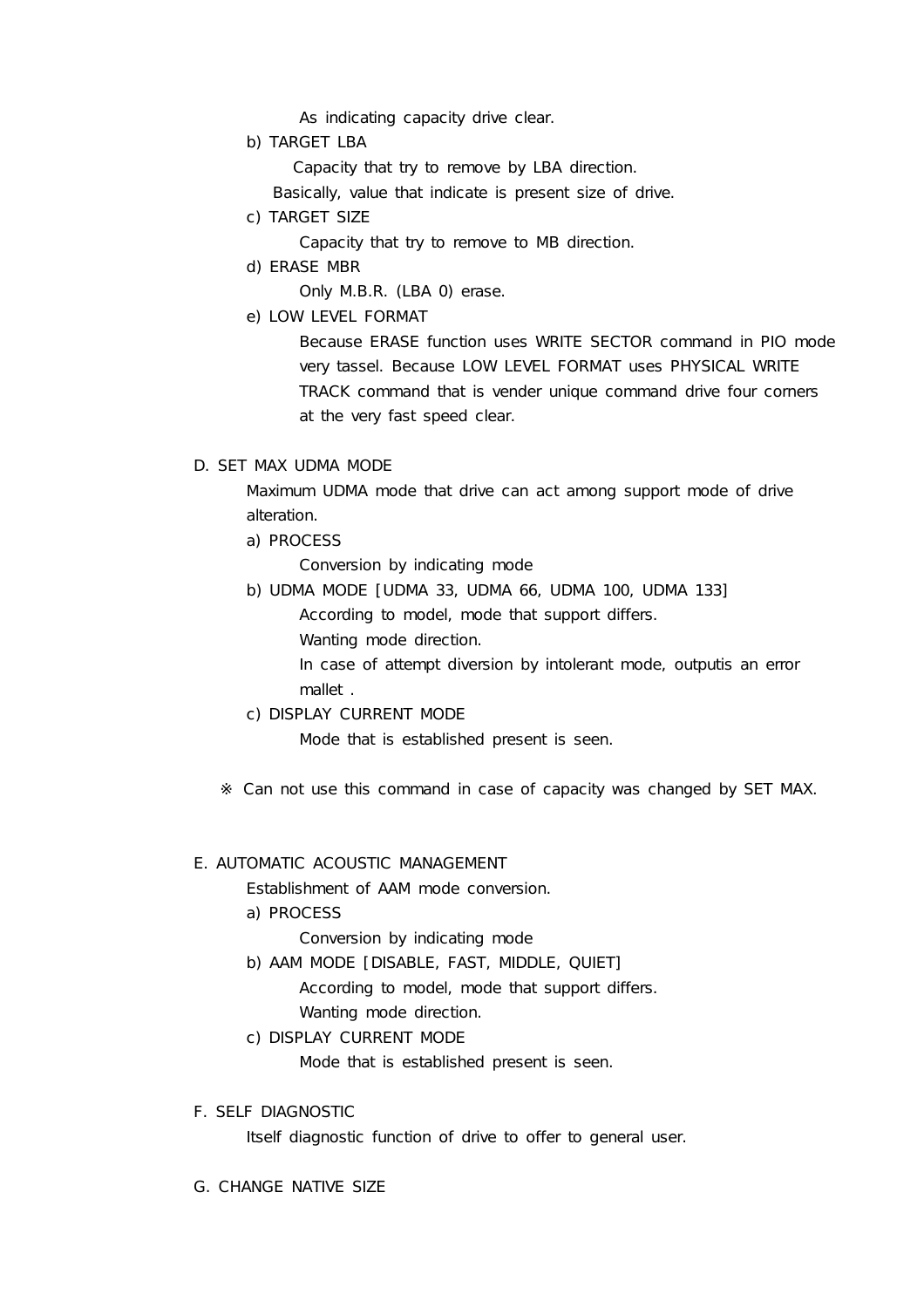Changing Native Size of drive capacity alteration.

- It is possibility only by our company's Software to change Native Size.
- a) CHANGE NATIVE SIZE

By indicating value Native Size of drive alteration.

b) TARGET LBA

Native Size of drive by LBA direction.

Basically, value that indicate is present size of drive.

c) F/W REVISION

If change Native Size, should change with F/W Revision. F of drive/W REVISION that wish to change establishment.

Only, first , the second character of F/W REVISION was fenced so that is not changed.

d) MODEL NAME

If change Native Size, should change with Model Name.

Model Name of drive that wish to change establishment.

Only, become so that horse of "SAMSUNG" may act though come to MODEL NAME.

That "~" was omitted expression.

e) RECOVER ORIGINAL SIZE

Restoration by original Native Size of drive.

f) DISPLAY CURRENT STATUS

Is shown original Native Size of drive, Native Size that is established present.

#### H. 48BIT LBA SUPPORT

Function that play drive so that can select 48 BITs and 28 BIT Ros

#### (5) OPTION

A. DRIVE INFORMATION

Information of drive is seen.

B. PARTITION INFO

Show Partition relationship information placed in drive.

C. AUTO DETECTION

Find drive placed on computer automatically.

D. ABOUT HUTIL

Show HUTIL version and information.

E. DOS SHELL

Going out to DOS.

F. IDE CHANNEL

Selection among PRIMARY port and SECONDARY port.

G. DEVICE

Selection among MASTER drive and SLAVE drive.

H. RETRY

Selection among FULL and HALF 5th.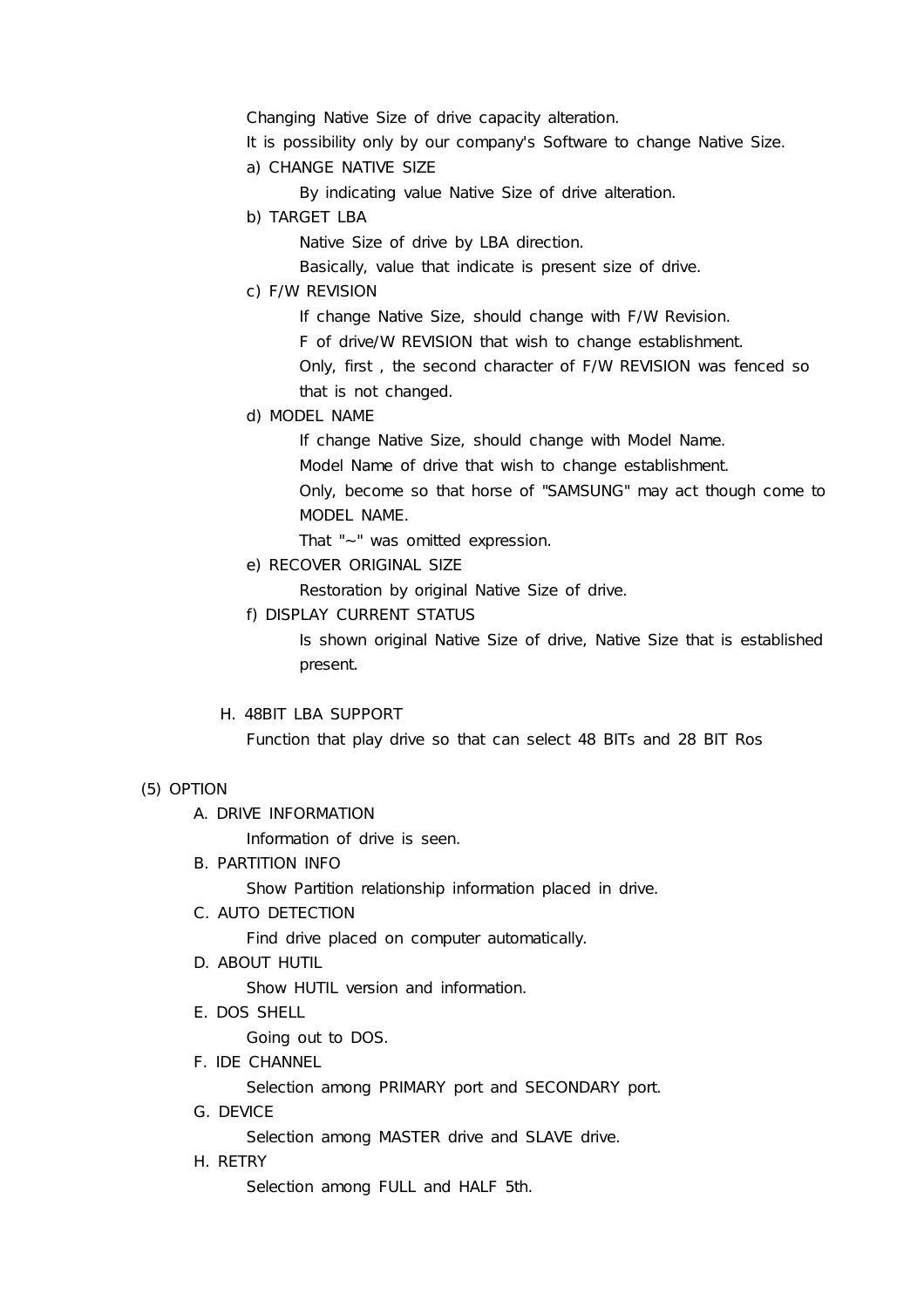I. HIDDEN RETRY

Selection among ON and OFF.

J. ECC

When progress test, can establish ECC. Selection among ON and OFF

K. LOG FILE

Establishment whether will record test result in log file . Selection among ON and OFF.

#### (6) EXIT TO DOS

HUTIL end of program.

#### 7. TEST

#### (1) MC CHECK

Sphere that examine by function that examine Defect of MC area is as following.

- 1. P40, V40, V60: (Cyl: 0 ~ 6, Head: All, Sector: All)
- 2. P80, V80, M40, PL40, VL40P ~ : (Cyl: 0 ~ 12, Head: All, Sector: All)

#### (2) SMART Check

Among SMART Attribute values of drive, whether is value that pass Threshold examination. Threshold relationship level can control badness criterion in 'SMART WARNING LEVEL' by %.

#### (3) HEAD TEST

Gouge Head and in routine that problem examines whether is Achieving Read, Write, if problem happens, by head unit that problem happens 100, Head fail Ro puncheonif achieves, and fails earn duplex 3 Seek of times .

#### (4) PES TEST

Gouging SERVO achieving Read, Write whether problem is examination.

#### (5) SPIN DOWN / UP

Measure time that take to become normalcy drive (wakeup) from Standby state of drive, examination.'WAKE UP LIMIT that distinguish badness existence and nonexistence' controlling article badness criterion time controlcan.

#### (6) SIMPLE SURFACE SCAN

As established extent OD, ID part examination.

OD : Cyl 0 ~ establishment OD value.

ID : ( Last Cyl - establishment ID value )~ Last Cyl.

Can establish ID and an OD relationship sheep to comes 'SIMP READ TRACK NUM OD' and examines by 'SIMP READ TRACK NUM ID' value.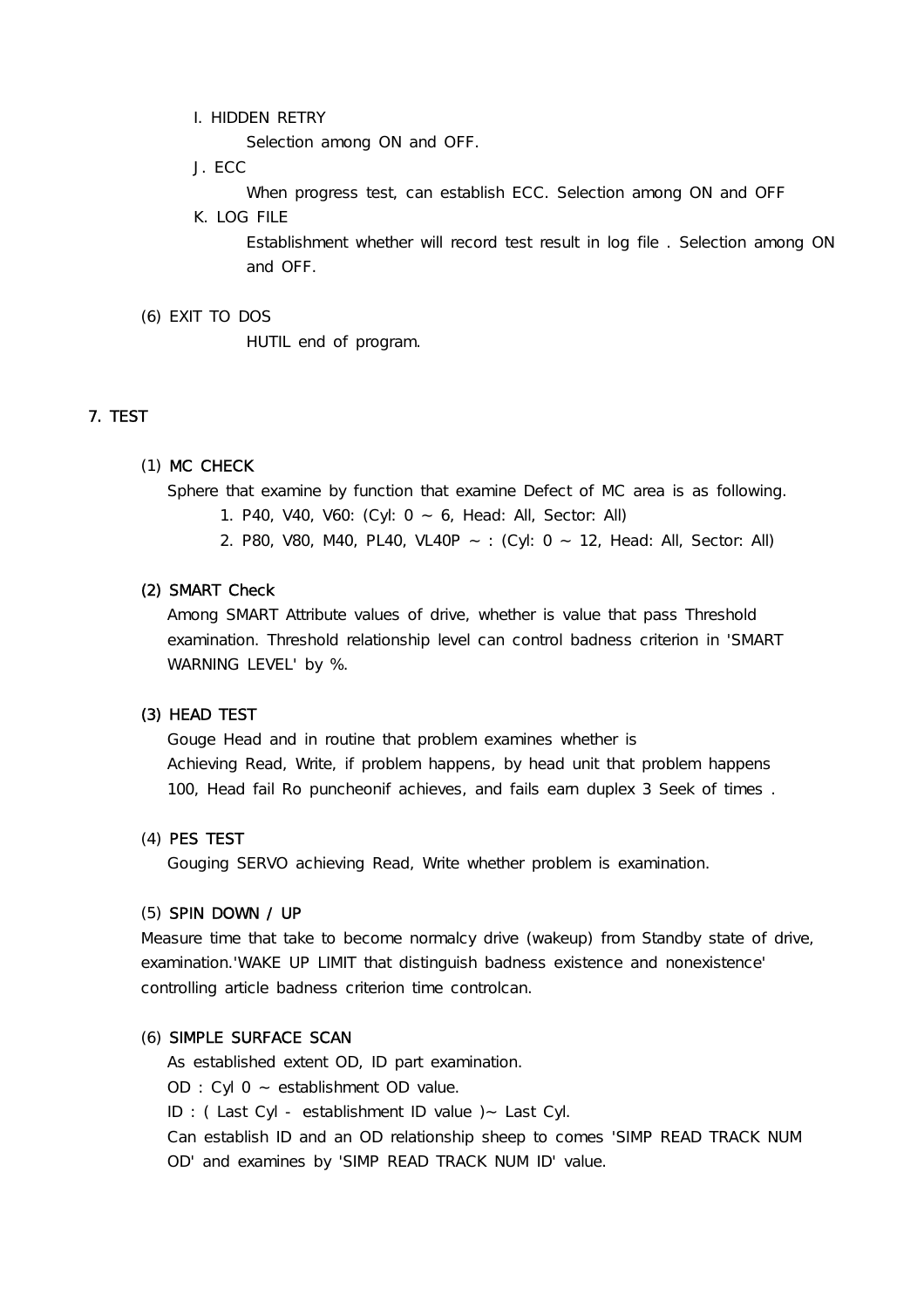#### (7) RANDOM SURFACE SCAN

Producing Cyl value of number of specification to do Random, examination before Track relationship sector Can control track hand to examine in 'RAND READ TRACK NUM'.

#### (8) READ SURFACE SCAN

As surface of drive does (sequential) sequentially Read examination

#### (9) WRITE ALL, WRITE FROM TO

As drive surface does (sequential) sequentially Write examination

#### (10) SIMPLE READ/WRITE

Time that take trash value achieving read as 20 sectors/write in each Head relationship last cylinder relationship position examination.

Can decide badness criterion going through 'READ WRITE TIME LIMIT'.

#### (11) WRITE VERIFY

After uses 0 x 5 A relationship patterns in LBA 62 positions, and do that do Off Read/Write cache, progress by following sequence Test.

Gouge LBA 62 save --> 0 x 5 A relationship Patterns LBA 62 relationships data and data rehabilitation --> Read/Write Cach On that Write --> LBA 62 relationships data stores existence and nonexistence confirmation --> more than Read --> data compare -->.

Save LBA 62 relationships data --> Write 0 x 5 A Patterns gouge LBA 62 Write --> Read LBA 62 relationships data --> data compare --> existence and nonexistence confirmation --> Storing data restoration --> Read/Write Cach On.

#### (12) LOGICAL TEST

Because go through Read Multiple Setting read Test

#### (13) AVERAGE SEEK TIME

After raise average measuring seek time of 1000 times by Random seek Value examination

Can control badness criterion as 'AVG SEEK TIME LIMIT'. (ms unit)

#### (14) MAX SEEK TIME

Measuring seek time of 1000 times by Random seek biggest value examination. Can control badness criterion as 'MAX SEEK TIME LIMIT'. (Ms unit)